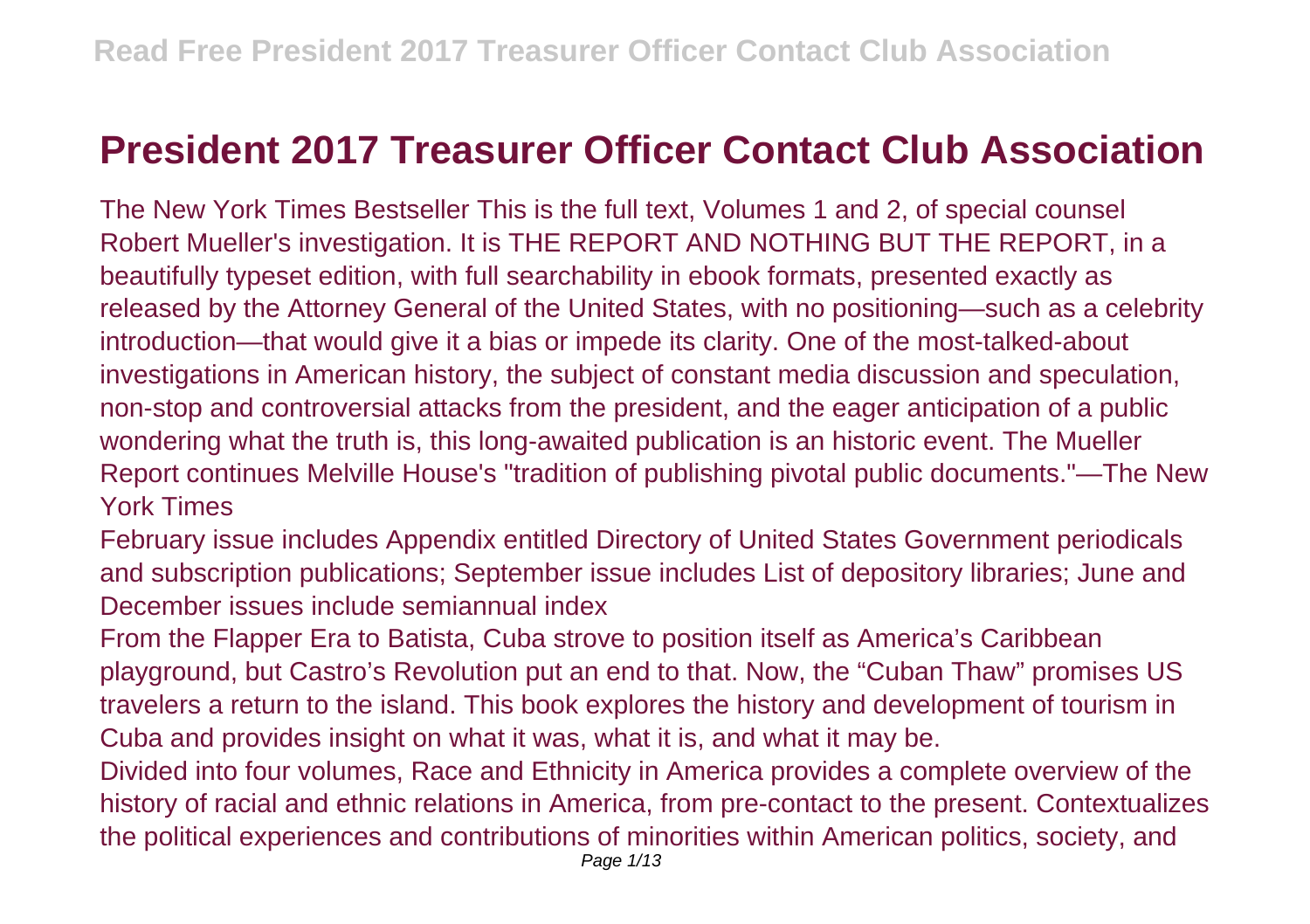culture Includes people of color (e.g., African Americans, Latinos, Asians, and American Indians), those of mixed races, and ethnic groups that experienced minority status in politics, particularly in the 19th century (e.g., Irish, Jewish, Italian) Features chronological organization as well as a historical overview and timeline for contextual understanding and ease of reference Comprises A–Z entries that detail the political, social, and cultural histories of racial and ethnic minority groups, and concludes with a curated selection of key primary source documents Provides cross-disciplinary information that explores the experiences of racial and ethnic minorities in America over a period of five hundred years through history and social studies, political science, and ethnic studies

The Presidency and the Political System showcases the best of presidential studies and research with top-notch presidency scholars writing specifically for an undergraduate audience. Michael Nelson rigorously edits each contribution to present a set of analytical yet accessible chapters and offers contextual headnotes introducing each essay. Chapters represent the full range of topics, institutions, and issues relevant to understanding the American presidency: covering approaches to studying the presidency, elements of presidential power, presidential selection, presidents and politics, and presidents and government. This Twelfth Edition fully incorporates coverage of the Trump administration.

The Washington Information Directory is the essential one-stop source for information on U.S. governmental and nongovernmental agencies and organizations. This thoroughly researched guide provides capsule descriptions that help users quickly and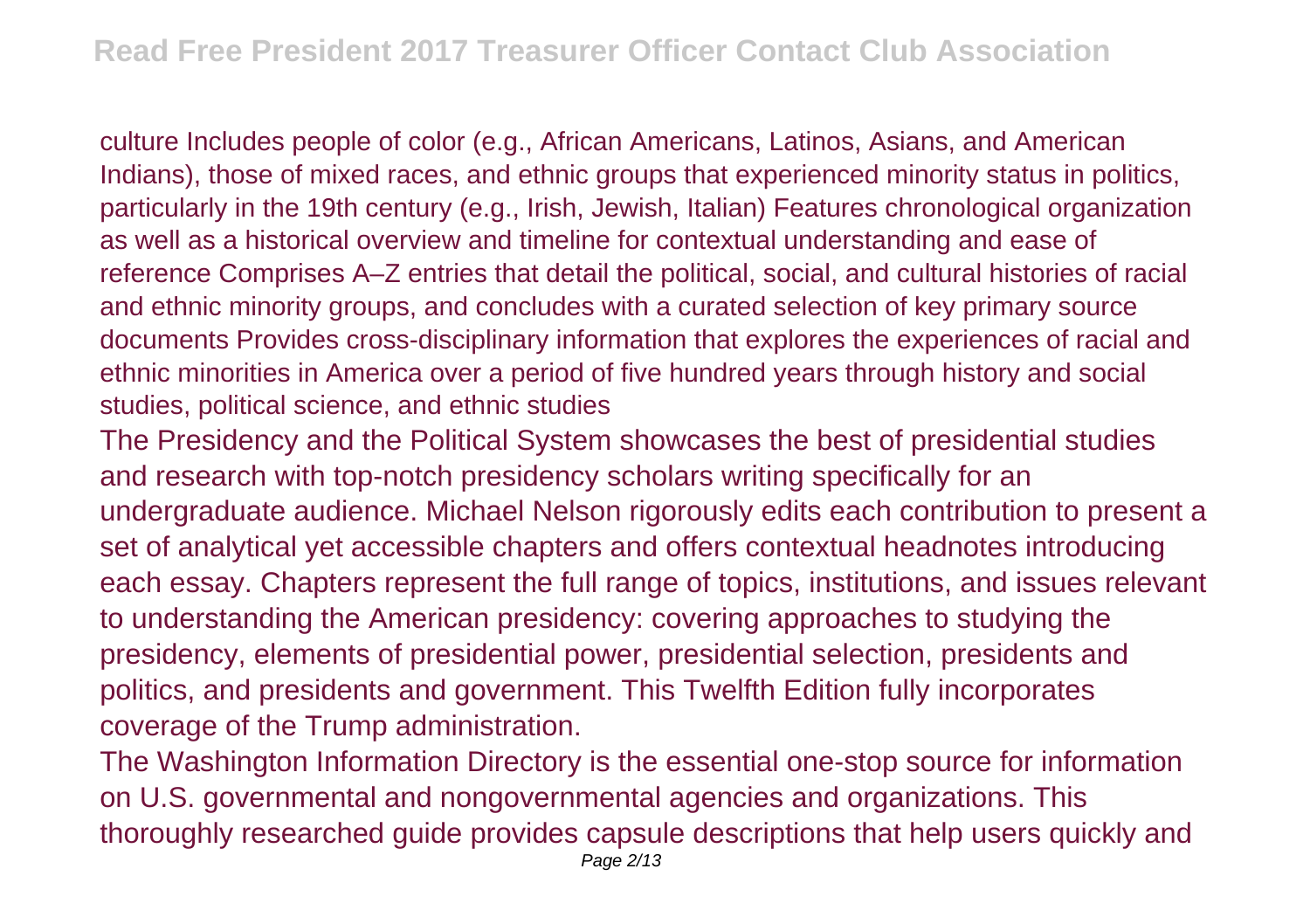easily find the right person at the right organization. The Washington Information Directory offers three easy ways to find information: by name, by organization, and through detailed subject indexes. The volume is topically organized, and within the taxonomic structure the relevant organizations are listed not only with contact information but with a brief paragraph describing what the organization (whether government or nongovernmental) does related to that topic. It is focused on Washington—an organization must have an office in Washington to be listed. It also includes dozens of resource boxes on particular topics and organization charts for federal agencies and NGOs. With more than 10,000 listing sand coverage of the new presidential administration, the 2017–2018 Edition features contact information for the following: • 115th Congress and federal agencies • Nongovernmental organizations • Policy groups, foundations, and institutions • Governors and other state officials • U.S. ambassadors and foreign diplomats • Congressional caucuses Venezuela is in the midst of an acute political, economic, and social crisis. Following the March 2013 death of populist President Hugo Chvez, acting President Nicols Maduro of the United Socialist Party of Venezuela (PSUV) narrowly defeated Henrique Capriles of the opposition Democratic Unity Roundtable (MUD) to be elected to a sixyear term in April 2013. Four years later, President Maduro has less than 20% public approval and fissures have emerged within the PSUV about the means that he has used to maintain power, including a recent aborted attempt to have the Supreme Court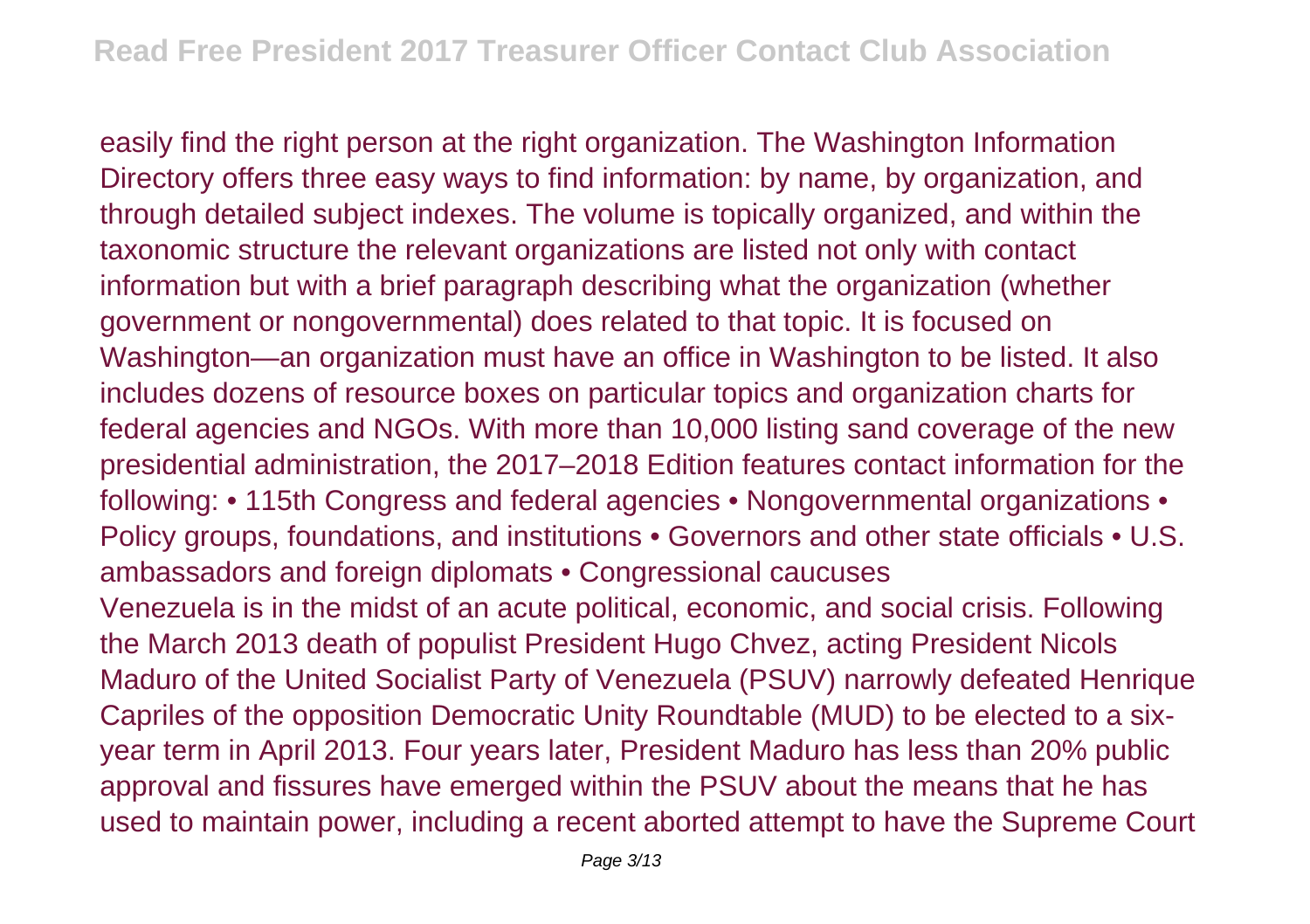dissolve the MUD-dominated legislature. Protests are escalating amid calls for the Maduro government to hold the regional elections that Maduro postponed last year rather than convene a constituent assembly to rewrite the constitution, as he has proposed.Venezuela also is grappling with crippling economic and social challenges. It faces an increasingly unstable economic crisis, triggered by mismanagement and the global drop in oil prices. In 2016, the economy contracted by some 18% and inflation averaged 254%. In addition, massive shortages of food and medicine have caused a humanitarian crisis. The Maduro government is struggling to make debt payments and seeking loans from Russia, but economists maintain that Venezuela is at risk of default in 2017.International efforts to facilitate dialogue between President Maduro and the opposition have failed, due to the government's intransigence. In March 2017, Secretary General of the Organization of American States (OAS) Luis Almagro called on member states to temporarily suspend Venezuela from the organization if the government did not take certain actions, including convening general elections. On April 26, 2017, the OAS Permanent Council approved a resolution to convene a meeting of foreign ministers to discuss Venezuela. In response, the Maduro government initiated the two-year process required to leave the OAS.U.S. PolicyU.S. policymakers have had concerns for more than a decade about human rights and democracy in Venezuela and the government's lack of cooperation on antidrug and counterterrorism efforts. The Obama Administration strongly criticized the Maduro government's heavy-handed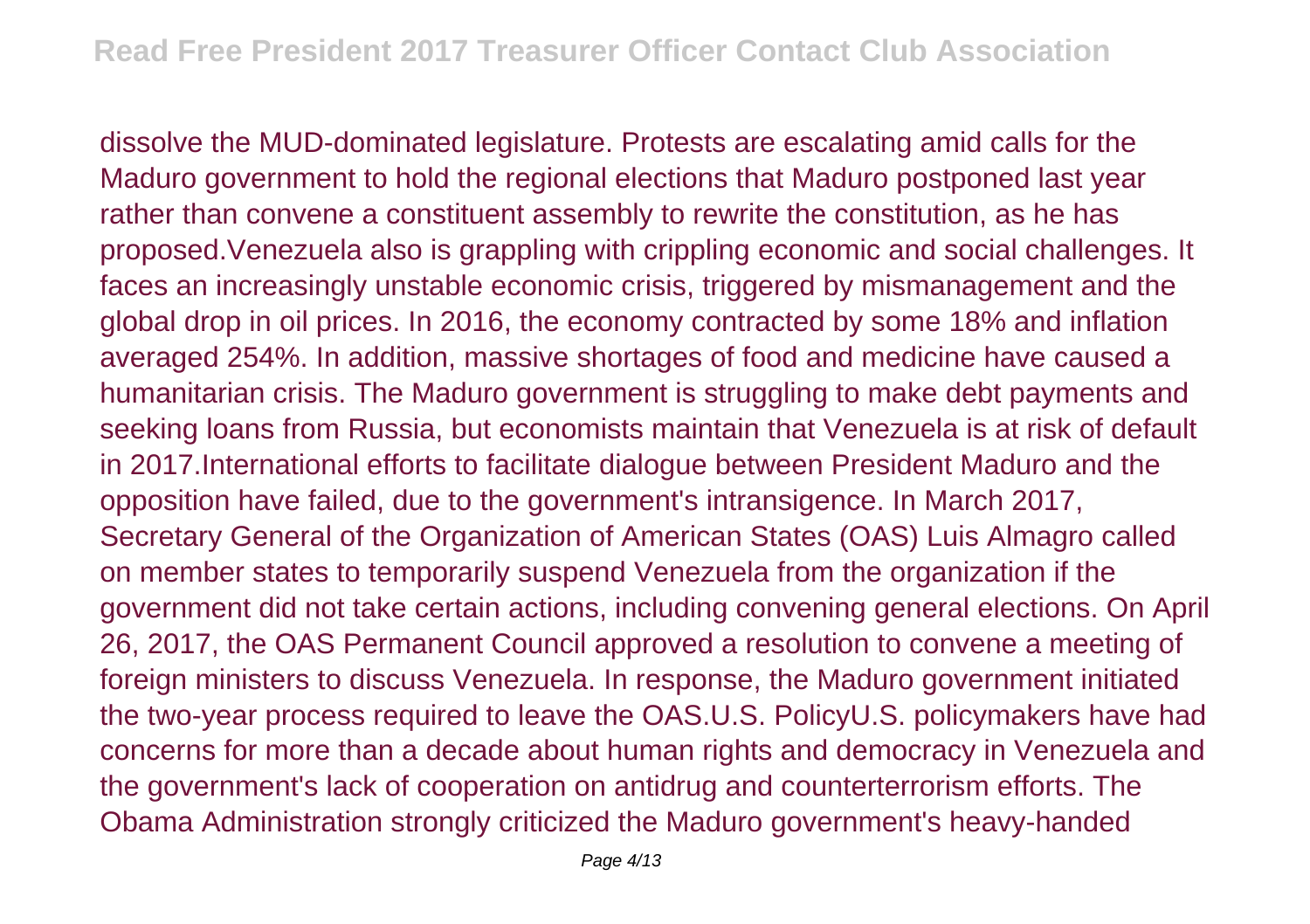response to protests in 2014 and employed sanctions against Venezuelan officials linked to drug trafficking, terrorism, and human rights abuses. At the same time, it supported efforts at dialogue and OAS activities.The Trump Administration has followed the same general policy approach. In February 2017, the Treasury Department imposed drug-trafficking sanctions against Vice President Tareck el Aissami. President Trump and the State Department have called for the release of imprisoned opposition leader Leopoldo Lpez and all political prisoners. State Department officials have condemned the Venezuelan Supreme Court's recent rulings, expressed grave concern about a recent ban preventing Capriles from running for office, and called for prompt elections.Congressional ActionCongress has taken various actions in response to the situation in Venezuela. In July 2016, Congress enacted legislation (P.L. 114-194) extending the ability to impose sanctions through 2019.In the 115th Congress, the Senate approved S.Res. 35, expressing support for OAS efforts to hasten a return to electoral democracy in the country. The FY2017 Consolidated Appropriations Act enacted on May 4, 2017, recommends providing \$7 million in democracy and human rights assistance to Venezuela. Congress soon will have the opportunity to reexamine such aid to Venezuela as it considers the FY2018 request. This report provides an overview of the political and economic challenges Venezuela is facing and efforts to respond to those challenges taken through the OAS. The report also analyzes U.S. policy concerns regarding democracy and human rights, drug trafficking, terrorism, and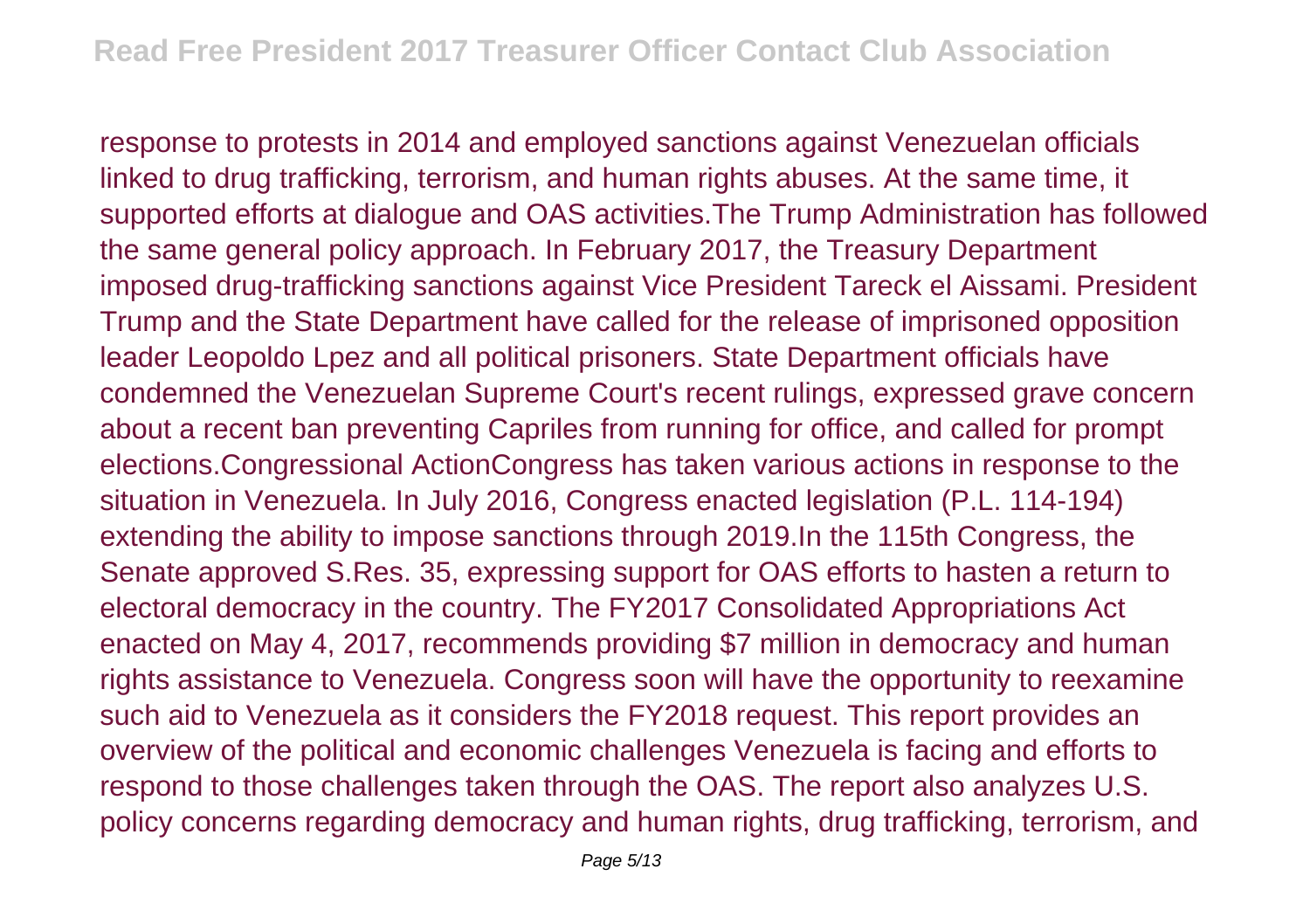## energy issues in Venezuela.

On the 29th of June 2014 ISIS declared the establishment of a caliphate stretching across territories in Iraq and Syria. In response, Operation Inherent Resolve, a US-led 77 nation coalition, was launched to respond to the threat of Islamic State. The West's War Against Islamic State offers the first history of Operation Inherent Resolve and the West's war against ISIS, from its inception in 2014 to the fall of Raqqa in 2017. Andrew Mumford offers a comprehensive analysis and assessment of the military campaign deployed against ISIS in Syria and Iraq by examining the West's strategic objectives as well as the conflicting interests of rival powers, namely Russia, Iran and Turkey. By examining individual operational components of this military engagement such as drone usage, cyber warfare, special forces operations and sponsorship of guerrilla forces, this book offers a unique insight into the nature of modern warfare. Robert's Rules of Order Newly Revised, commonly referred to as Robert's Rules of Order, RONR, or simply Robert's Rules, is the most widely used manual of parliamentary procedure in the United States. It governs the meetings of a diverse range of organizations-including church groups, county commissions, homeowners associations, nonprofit associations, professional societies, school boards, and trade unions-that have adopted it as their parliamentary authority. The manual was first published in 1876 by .US Army officer Henry Martyn Robert, who adapted the rules and

practice of Congress to the needs of non-legislative societies. Ten subsequent editions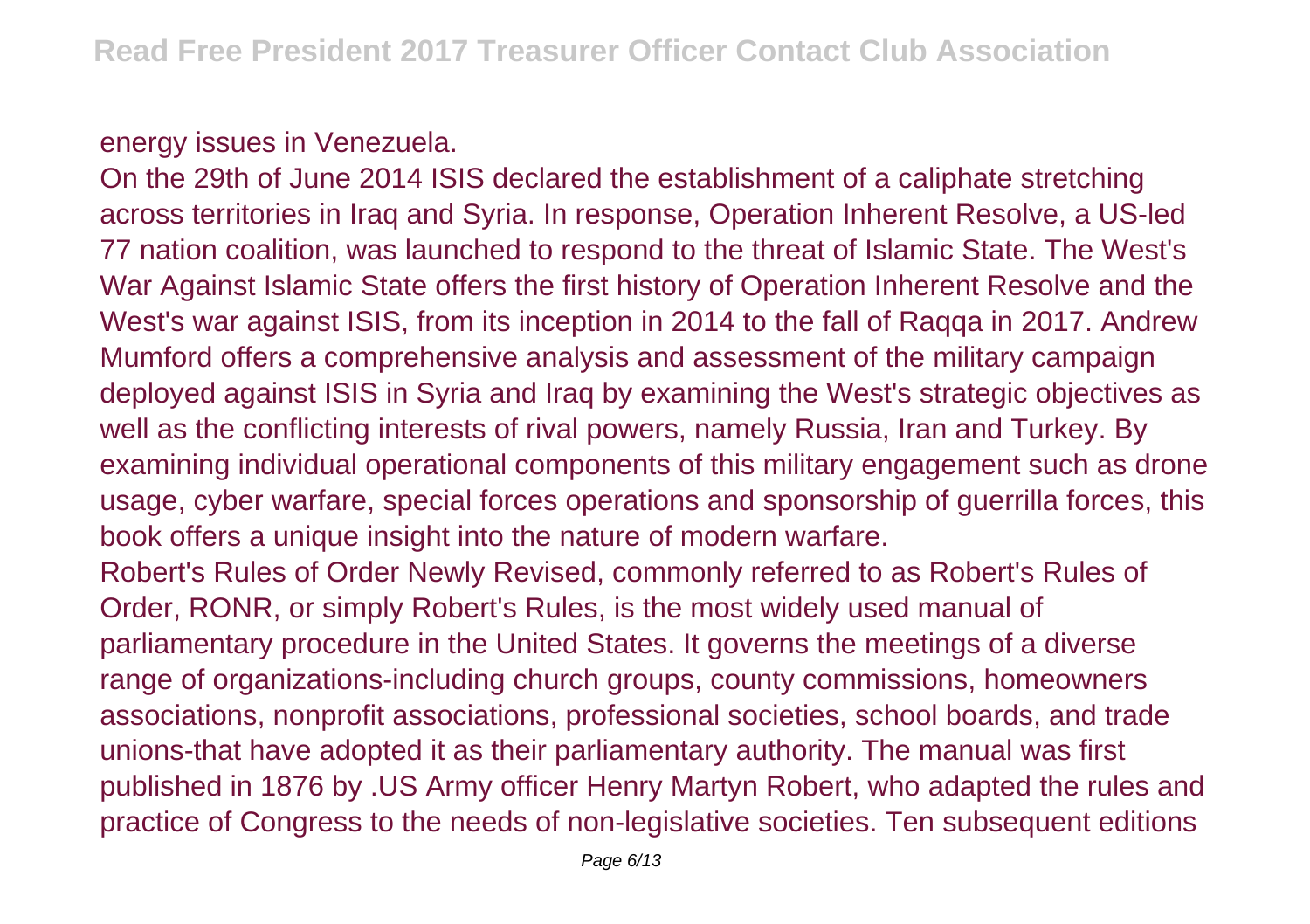have been published, including major revisions in 1915 and 1970. The copyright to Robert's Rules of Order Newly Revised is owned by the Robert's Rules Association, which selects by contract an authorship team to continue the task of revising and updating the book. The 11th and current edition was published in 2011. In 2005, the Robert's Rules Association published an official concise guide, titled Robert's Rules of Order Newly Revised In Brief. A second edition of the brief book was published in 2011. Contains public messages and statements of the President of the United States released by the White House from January 20 to June 30, 2009.

Committee TreasurersGeneral Explanations of the Administration's Revenue ProposalsThe Mueller ReportReport on the Investigation into Russian Interference in the 2016 Presidential ElectionMelville House

The Directory of Corporate Counsel, Fall 2020 Edition remains the only comprehensive source for information on the corporate law departments and practitioners of the companies of the United States and Canada. Profiling over 30,000 attorneys and more than 12,000 companies, it supplies complete, uniform listings compiled through a major research effort, including information on company organization, department structure and hierarchy, and the background and specialties of the attorneys. This newly revised two volume edition is easier to use than ever before and includes five quick-search indexes to simplify your search: Corporations and Organizations Index Geographic Index Attorney Index Law School Alumni Index Nonprofit Organizations Index Former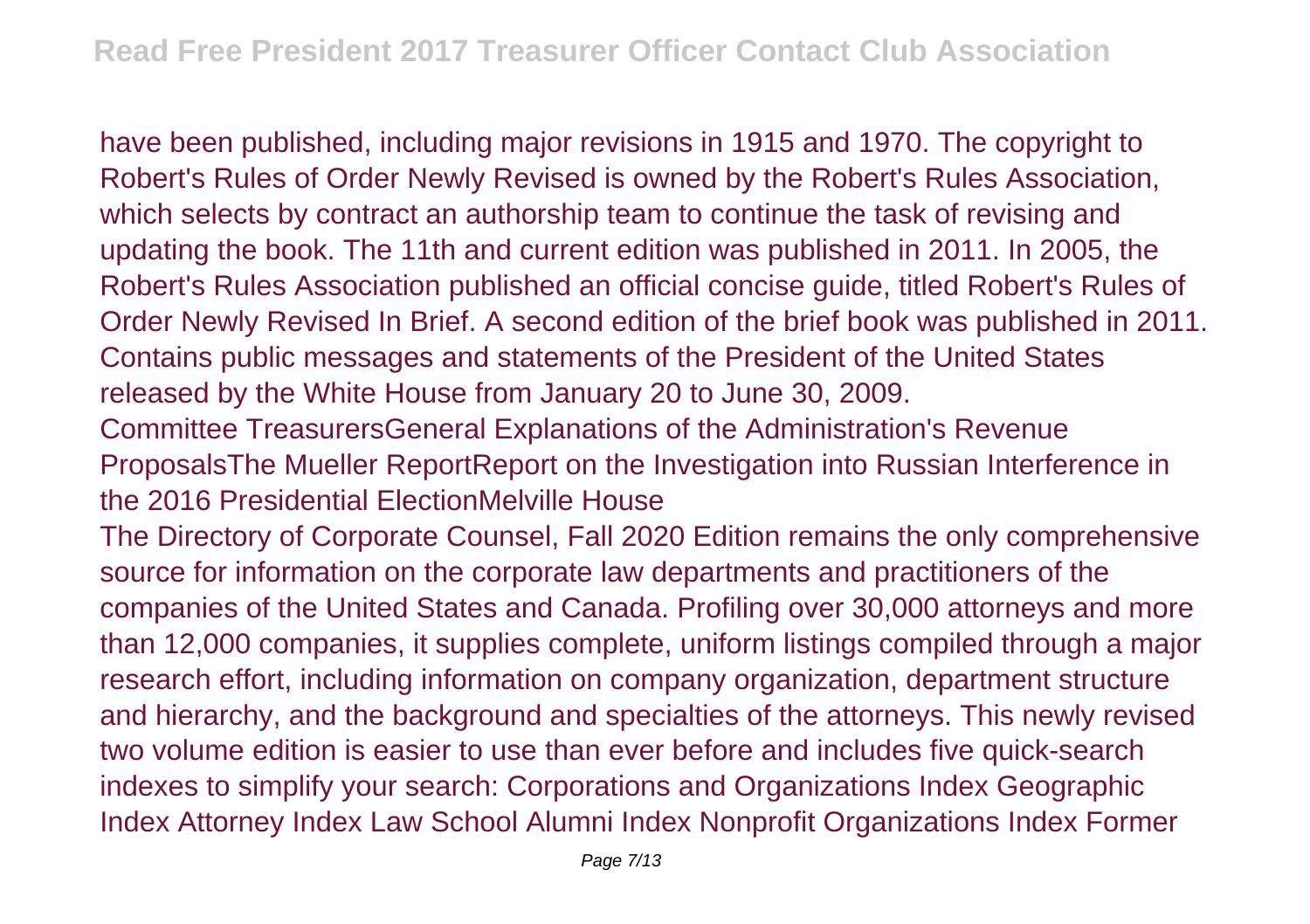2016 -2017 Edition: ISBN 9781454871798 Former 2015 - 2016 Edition: ISBN 9781454856535 Former 2014 - 2015 Edition: ISBN 9781454843474 Former 2013 -2014 Edition: ISBN #9781454825913 Former 2012 -2013 Edition: ISBN #9781454809593 Former 2017-2018 Edition: ISBN #9781454884460 Former 2018 Mid-Year Edition: ISBN #9781454889250 Former 2019 Edition ISBN #9781543803488 Former 2020 Edition: ISBN #9781543810295¿

In 2011 the World Bank—with funding from the Bill and Melinda Gates Foundation—launched the Global Findex database, the world's most comprehensive data set on how adults save, borrow, make payments, and manage risk. Drawing on survey data collected in collaboration with Gallup, Inc., the Global Findex database covers more than 140 economies around the world. The initial survey round was followed by a second one in 2014 and by a third in 2017. Compiled using nationally representative surveys of more than 150,000 adults age 15 and above in over 140 economies, The Global Findex Database 2017: Measuring Financial Inclusion and the Fintech Revolution includes updated indicators on access to and use of formal and informal financial services. It has additional data on the use of financial technology (or fintech), including the use of mobile phones and the Internet to conduct financial transactions. The data reveal opportunities to expand access to financial services among people who do not have an account—the unbanked—as well as to promote greater use of digital financial services among those who do have an account. The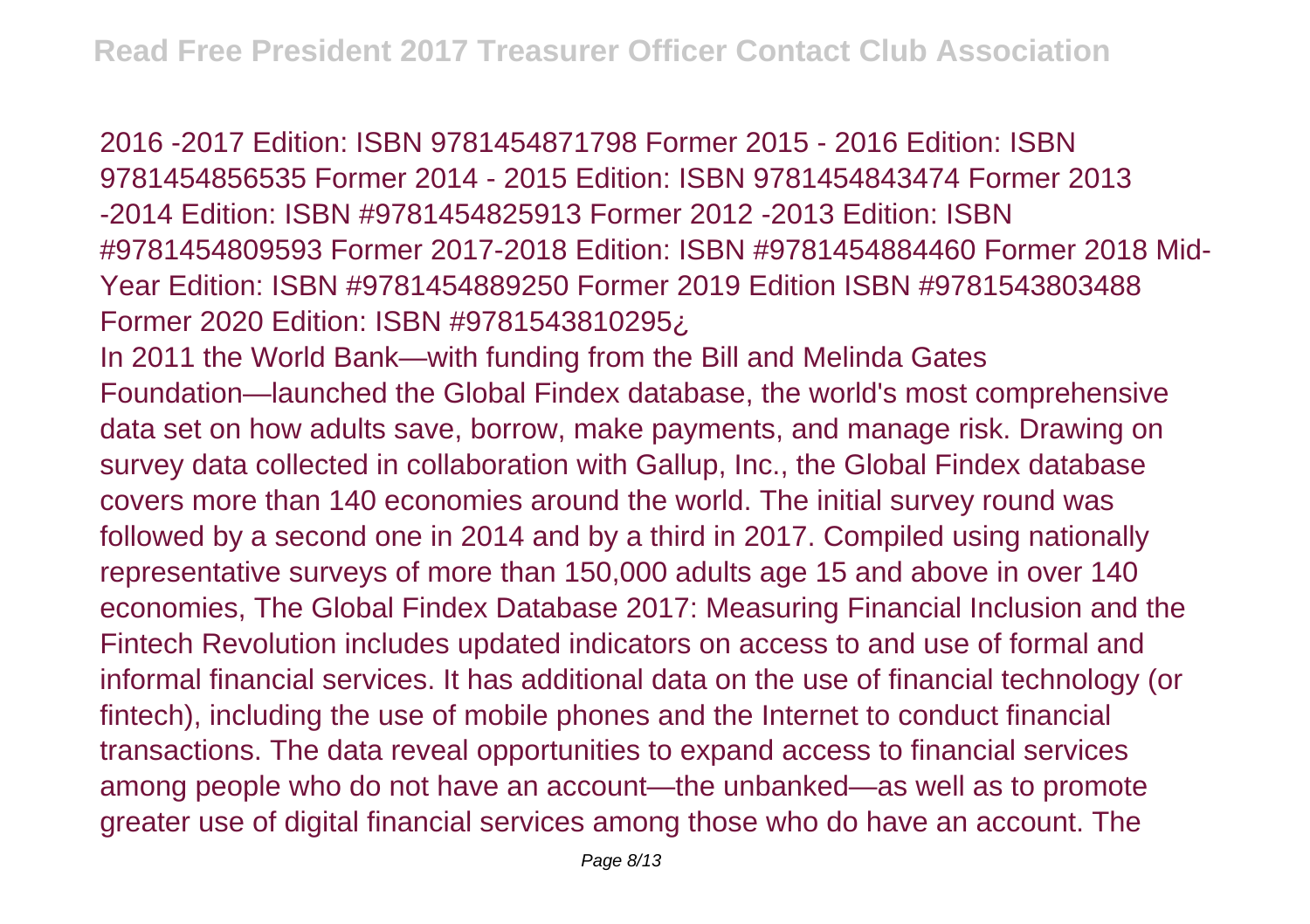Global Findex database has become a mainstay of global efforts to promote financial inclusion. In addition to being widely cited by scholars and development practitioners, Global Findex data are used to track progress toward the World Bank goal of Universal Financial Access by 2020 and the United Nations Sustainable Development Goals. The database, the full text of the report, and the underlying country-level data for all figures—along with the questionnaire, the survey methodology, and other relevant materials—are available at www.worldbank.org/globalfindex. Now in its Sixth Edition, Fundamentals of Business Organizations for Paralegals offers basic coverage of every form of business organization in the United States. With a straightforward treatment of all pertinent topics, Deborah E. Bouchoux expertly balances substantive discussion with practical guidance for the paralegal. New to the Sixth Edition: Discussion of 2017 Tax Cuts and Jobs Act and how it affects all passthrough entities and corporations New case summaries illustrating core principles in each chapter, including a case illustration of In re Trulia, Inc. Stockholder Litigation, the 2016 Delaware case relating to judicial scrutiny of settlements that provide no financial recovery to shareholders who challenge mergers Discussion of the change in the U.S. system from a worldwide tax system to a modified territorial system Discussion of new trends in corporate law, including inversions (reincorporating a U.S. company in a foreign country to obtain a lower tax rate), mechanisms to deter inversions, and the use of cryptocurrencies such as bitcoin in initial coin offerings Review of new trends in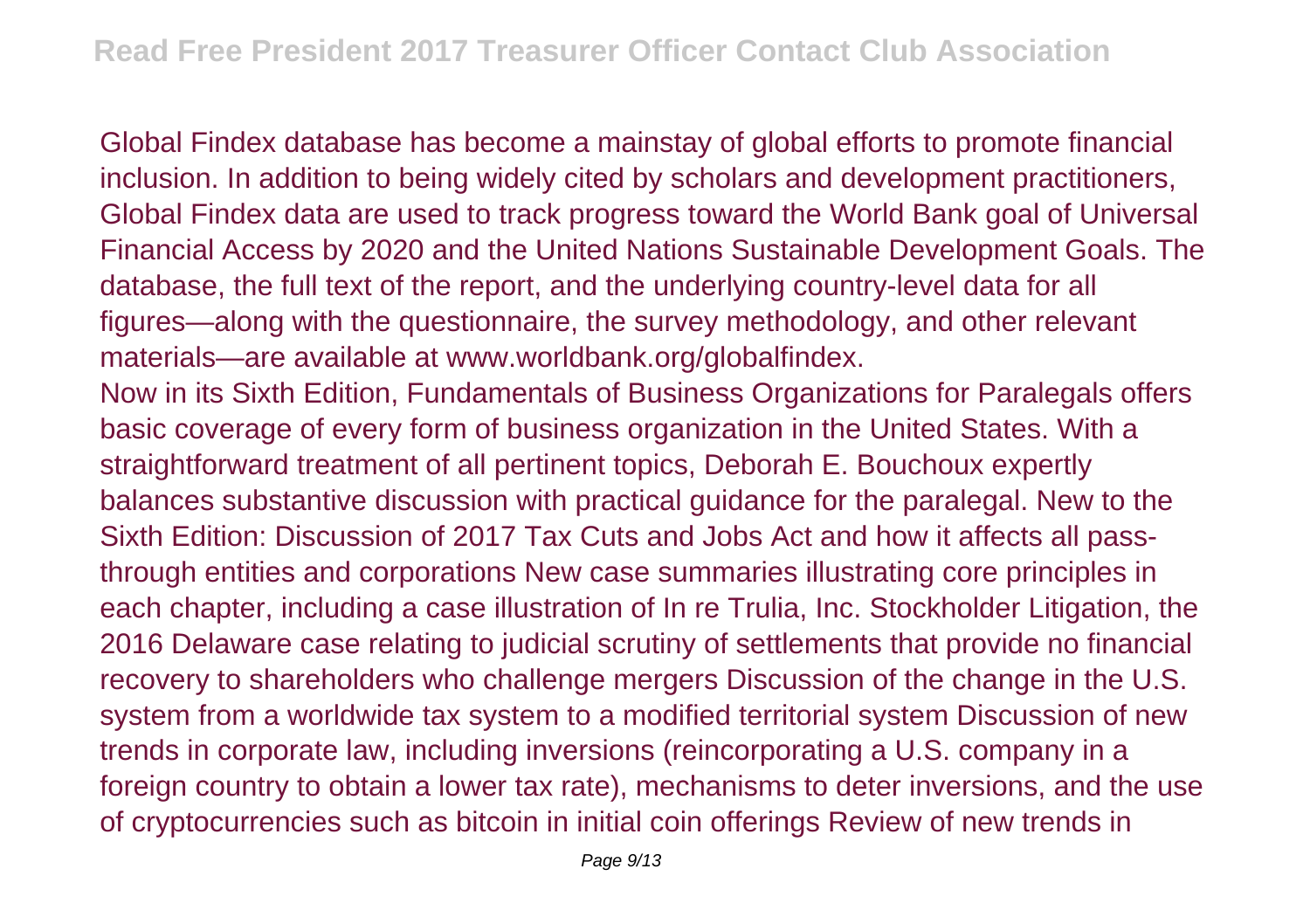corporate governance and trends in shareholder proposals New and updated sample forms Professors and students will benefit from: Thorough yet concise treatment of business organizations, offering a readable overview of each business entity in the United States. For each type of business organization, the text addresses: The nature of the business The advantages and disadvantages of each type of organization Business operation and management Transferability of ownership Formation and dissolution of the business Tax implications for each type of organization Up-to-date coverage of new trends and topics Helpful visual aids and charts that illustrate and highlight important topics Sample forms that appear in context throughout the book Internet resources, including a list of relevant websites in each chapter, that direct the reader to additional information, forms, and agreements online Key Terms that are defined in the margins for quick reference Discussion of the role of the paralegal in each chapter, including a list of tasks commonly performed in relation to each topic Discussion Questions that engage students in the classroom and ensure that students understand the material covered. Net Worth research questions teach students to locate information by accessing commonly used business-related Internet sites. Practice Tips in each chapter that provide professional advice for paralegals A complete glossary that provides an easy reference for terminology Teaching materials include: An Instructor's Manual with Test Bank. The Test Bank includes questions for each chapter and sample exams. PowerPoint Slides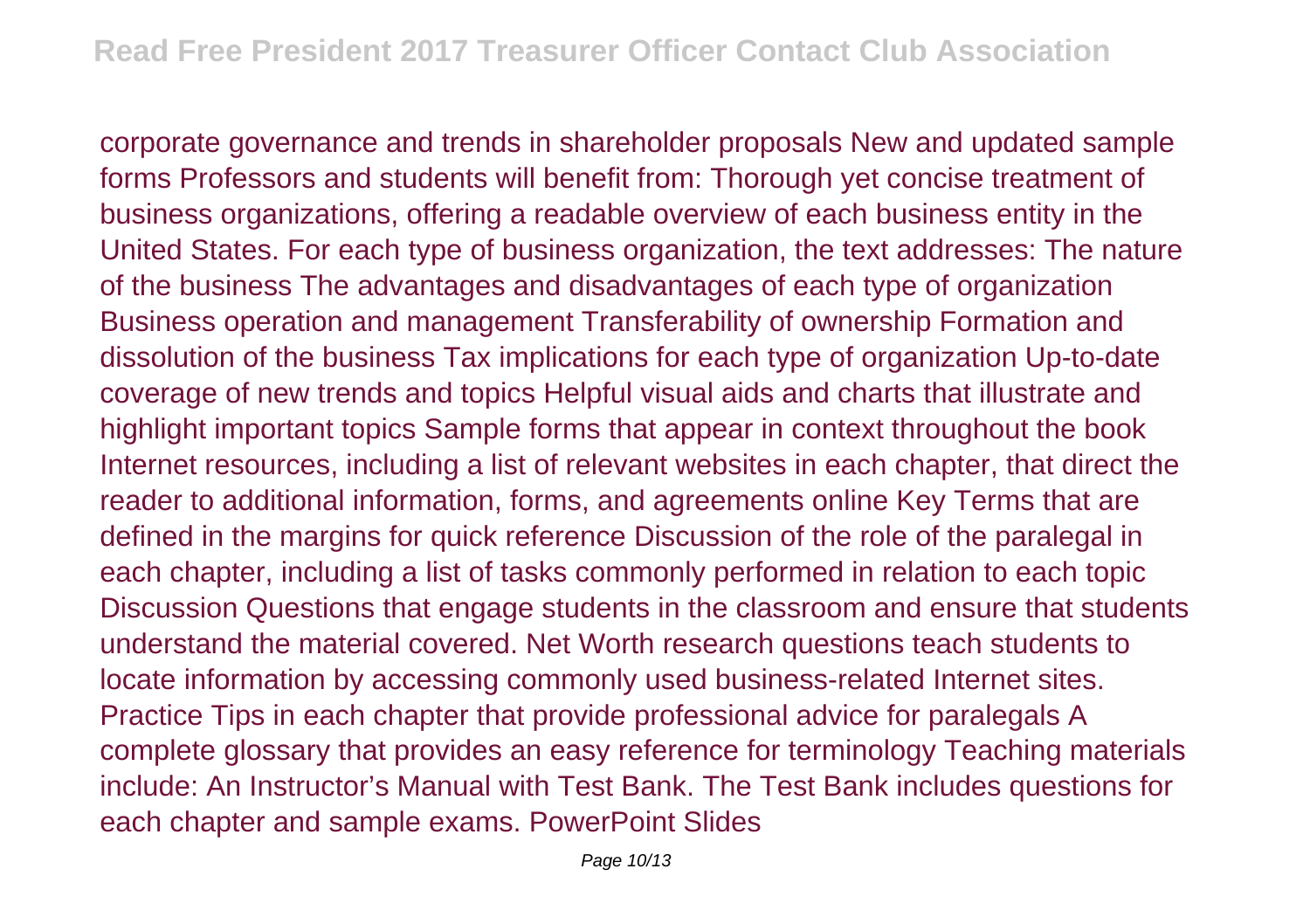There is no consensus on how strongly the Tax Cuts and Jobs Act (TCJA) has stimulated U.S. private fixed investment. Some argue that the business tax provisions spurred investment by cutting the cost of capital. Others see the TCJA primarily as a windfall for shareholders. We find that U.S. business investment since 2017 has grown strongly compared to pre-TCJA forecasts and that the overriding factor driving it has been the strength of expected aggregate demand. Investment has, so far, fallen short of predictions based on the postwar relation with tax cuts. Model simulations and firmlevel data suggest that much of this weaker response reflects a lower sensitivity of investment to tax policy changes in the current environment of greater corporate market power. Economic policy uncertainty in 2018 played a relatively small role in dampening investment growth.

Wildflowers and the Call to the Altar is a fascinating story of the history of the St. Francis Altar Society, embedded within the tri-cultural nexus of Santa Fe, New Mexico. For close to a hundred years, the society responded to the call that the church, established in 1610, required a formal Altar Society to care for the sanctuary needs, yet also to address the personal sanctification of the members. Since its inception, the society has served the altar of the church and extended its vision to "the altar of the world" through works of social justice, which are more urgent than ever, along with the care of the altar and the laundry. There is room for the holiness and fidelity of women to serve the church. Under the mantle of humility, and the commitment to mission, the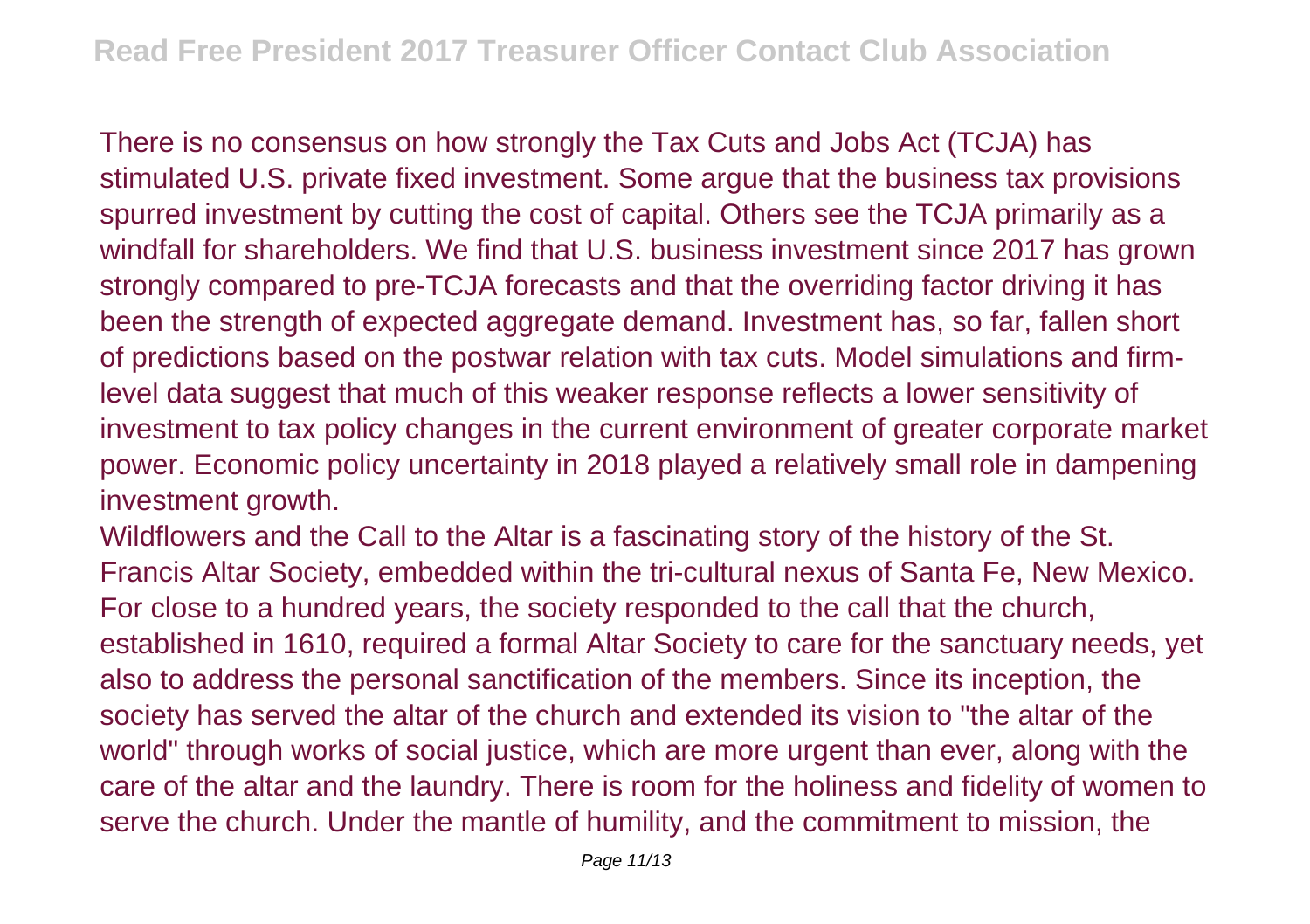women of the St. Francis Altar Society have persisted like the women at the foot of the cross. They have embraced the call to ministry and discipleship extended to all in the Gospels. Service to the altar extends into the world, where the reality of the love of Christ intersects with everyday life.

This collection of primary sources, illuminated by extensive contextual analysis, provides a comprehensive and balanced survey of the evolution of global climate change policies and politics in the United States. • Offers more than 100 essential primary documents track the evolution of climate change politics in the United States from the mid-twentieth century to the present • Provides a chronological arrangement of chapters for easy understanding • Presents original overview essays and document-specific headnotes to contextualize each historical and political primary source • Covers scientific studies and reports to explain how they have shaped the trajectory of climate change policymaking in the United States This edition of Parker's California Business & Professions Code is from our Parker's California Code Business Series and is a convenient desktop reference containing the California code and regulations you use most in your business practice. This single volume contains the complete primary law plus annotations and other features to help you find what you need quickly and expand your research.

The Plum Book is published by the Senate Committee on Homeland Security and Governmental Affairs and House Committee on Oversight and Reform alternately after each Presidential election. The Plum Book is used to identify Presidential appointed and other positions within the Federal Government. The publication lists over 9,000 Federal civil service